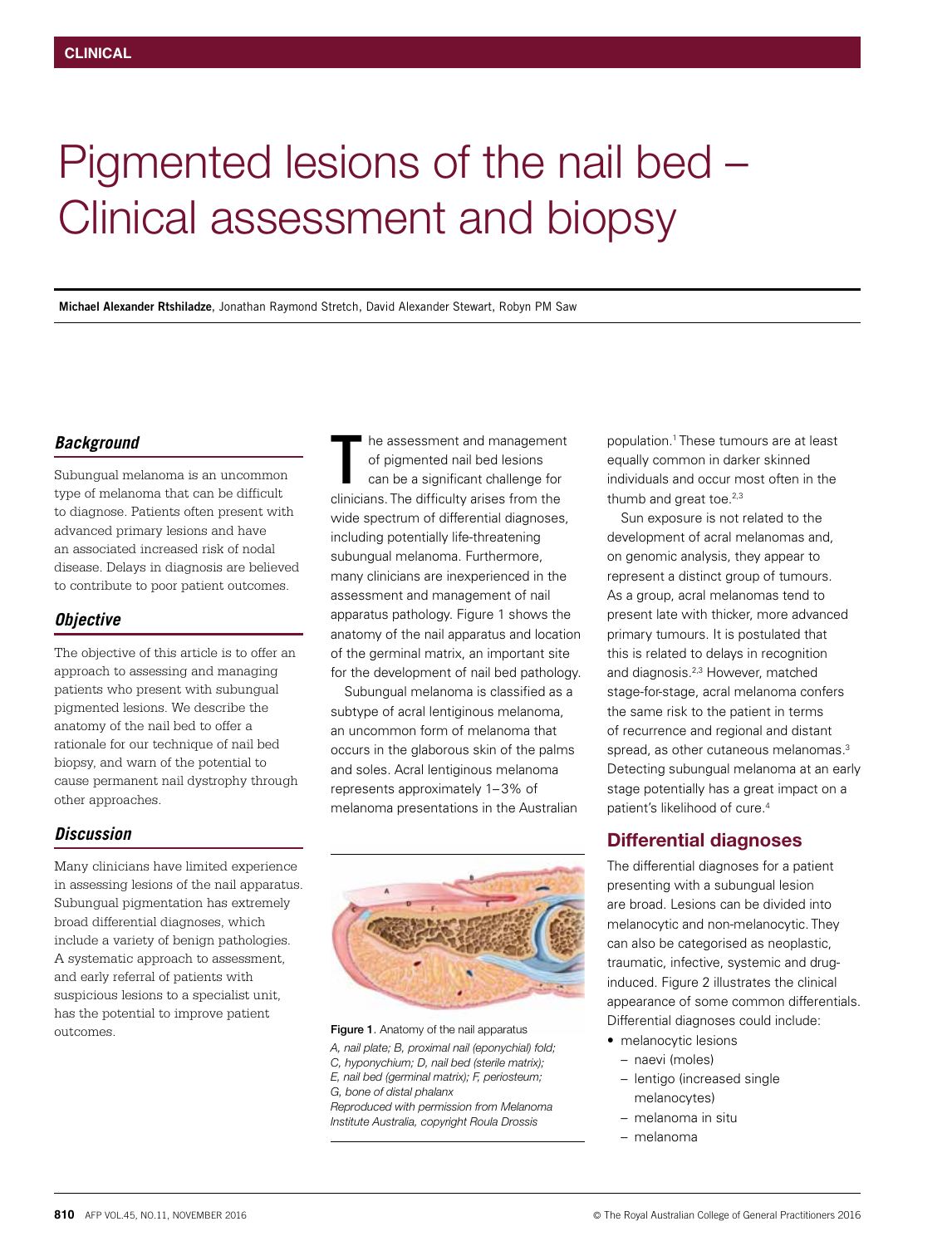- subungal squamous cell carcinoma (SCC)
- subungual haemorrhage
- fungal infection
- systemic illness (including systemic lupus erythematosus, scleroderma)
- drug-induced pigmentation
- ethnic-type pigmentation (can often involve multiple digits).

Longitudinal melanonychia is a specific appearance of a linear, pigmented band on the nail plate. This appearance in itself is non-specific and can result from the same variety of diagnoses listed above for any subungual pigmentation. Early subungual melanoma often presents as longitudinal melanonychia.

## Assessment

Assessment begins with a thorough history of the lesion. This includes noting the duration, changes over time and



Figure 2. Benign pigmented subungual lesions *A, C, narrow melanonychia with regular borders and parallel bands of pigment; B, D, corresponding dermatoscopic detail of narrow melanonychia with regular borders and parallel bands of pigment; E, F, subungual haematoma with homogenous reddish brown to black colour*

preceding trauma. It is important not to exclude a diagnosis of malignancy solely on a history of trauma, as many patients with a subungual melanoma will recall an injury to the digit.<sup>5</sup> A general medical history, including medications, and a personal and family history of melanoma are important to elicit.

Clinical examination begins with observation. The size, nature and distribution of nail discolouration should be recorded. Further details of the colour pattern should also be documented, including whether it is homogenous or heterogenous, and if it contains regular or irregular, thick or thin bands of colour. The percentage of the nail bed that is occupied by the lesion should be noted. The presence of a Hutchinson's sign should alert the clinician to the likelihood of a malignant process and can be seen as pigmentation in the skin of the proximal nail fold. Further signs of invasive disease include nail dystrophy and ulceration. Figure 3 shows a spectrum of clinical appearances of subungual melanoma.

Dermatoscopy is an important component of the clinical assessment of subungual pigmented lesions. It is a non-invasive technique that uses light, magnification and a liquid medium to allow better evaluation of skin microstructures. While dermatoscopic assessment of pigmented nail lesions can be challenging, practise and experience can improve a clinician's diagnostic accuracy.4

Dermatoscopy of the nail apparatus requires the use of an interface and is not possible with a polarising light technique. Many interface media are available, but a viscous gel, such as ultrasound gel, will conform to the curved surface of the nail plate.5,6 The classic dermatoscopy appearance of the following lesions is described as follows:2,4–6

- subungual haemorrhage
	- pigment appears homogenous
- reddish to brown in colours
- migrates distally on the nail
- benign melanocytic pigmented subungual lesion (naevi and lentigos)
	- pigment appears in discrete granules (cellular inclusions)
- bands of pigment have a narrow width (<3 mm)
- distinct edges
- homogenous colour
- parallel bands
- no involvement of the skin of the nail fold
- subungual melanoma
	- broad bands of pigment (>3 mm)
	- dark brown to black colour
	- irregular colours
	- fuzzy or blurred lateral borders
	- irregular bands that are not parallel, often wider at the proximal end
	- presence of pigmentation on the adjacent skin (Hutchinson's sign)

– nail dystrophy and/or ulceration. The goal of initial assessment is to form

an opinion of the likelihood of the lesion being either benign or malignant. This risk assessment guides whether patients are discharged with reassurance that a lesion is benign, enter a short, defined period of serial monitoring, or undergo a biopsy.

Serial monitoring of a lesion can be a powerful aid in the management of lesions that are indeterminate on initial assessment. The use of dermatoscopy and clinical photography can be particularly helpful and allows for direct comparisons of images obtained over a defined time interval. In cases of subungual haematoma, serial monitoring will often make the diagnosis readily apparent, as the lesion can be observed to migrate distally with normal nail plate growth proximal to the lesion.

We advocate a short, planned period of monitoring. In our practice, the interval between assessments is often 8–12 weeks. However, time intervals should be individualised and based on the likelihood of malignancy and the patient's circumstances. If a period of clinical monitoring is undertaken, patient recall systems must be used to mitigate the risk of individuals with a potential malignancy being lost to follow up.

Referral to a specialist centre with experience in managing subungual melanoma should be made in cases where the diagnosis remains unclear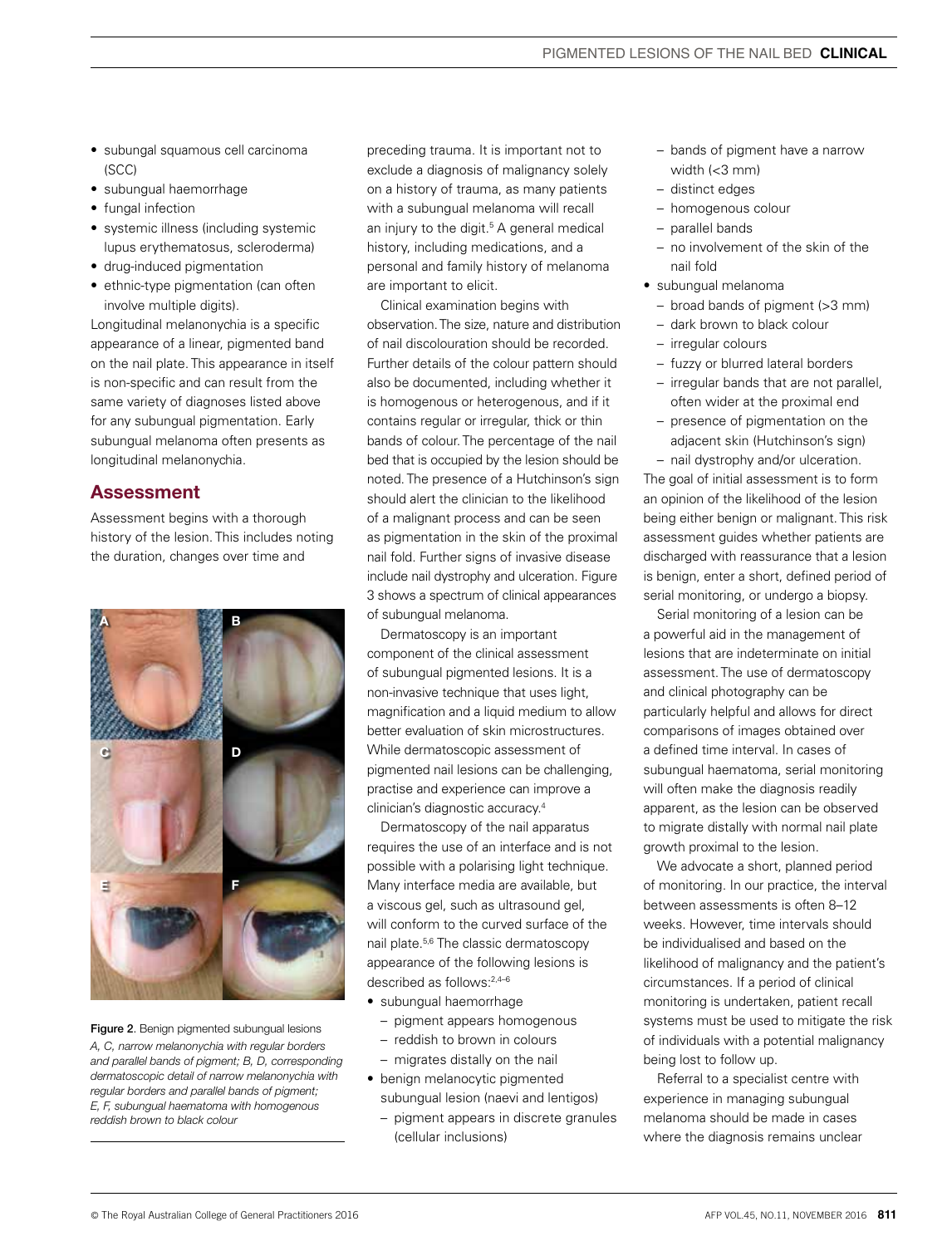following a short period of monitoring or in cases where a malignant pathology is suspected from the initial assessment. At the time of referral, the patient will be reassessed and this may result in a clear benign diagnosis, a repeated period of clinical monitoring or a biopsy.

## **Biopsy**

Biopsy of a nail bed lesion is a complex procedure. Improperly planned biopsies can risk obtaining an inadequate specimen or damaging the fragile sample of nail matrix so that histopathological examination is compromised. Furthermore, there is the hazard of causing permanent nail dystrophy from injury to the germinal matrix.<sup>2,5</sup> As such, referral to a specialist group with experience in managing subungual pathology is often appropriate in cases where a biopsy is being considered.

An understanding of the nail apparatus anatomy is important when planning a biopsy. Longitudinal melanonychia often results from lesions that occur proximally, as pigment is generated by the lesion within the germinal matrix, then incorporated into the nail plate. The germinal matrix, within the proximal nail fold, is difficult to access (Figure 1). A simple blind punch biopsy of the area may miss the lesion of concern and has the risk of causing a vertical scar through all tissue layers, which will produce a permanent synechiae of the fold.

Where it is clinically warranted, we advocate formal excision biopsy of pigmented lesions. Figure 4 depicts a formal nail bed biopsy occurring under tourniquet control, with loupe magnification, in an appropriate operating room. This technique is performed with direct vision of the lesion, which allows for the highest likelihood of a complete, minimally traumatised pathological specimen for assessment. Wherever possible, we advocate direct repair of the nail bed with fine (7-0 or 8-0), absorbable suture material. This is usually the case with most narrow melanonychia. This approach avoids any overlapping scars





*A, large pigmented lesions associated with irregular colours, broad band of pigment, ill-defined edges and nail dystrophy; B, pigmented lesion with involvement of 100% of the nail bed, nail dystrophy, Hutchinson's sign (pigmentation in the skin of the proximal nail fold) and pigmentation of the surrounding skin distally; C, broad pigmented lesion, irregular colour, ill-defined edges, Hutchinson's sign and pigmentation in the skin distally; D, amelanotic lesion with destruction of the overlying nail plate and the proximal nail fold; E, F, ulcerated fungating lesion that has replaced the entre nail apparatus, with a satellite lesion located in the pulp skin distally*



#### Figure 4. Excision biopsy technique

*A, longitudinal melonychia; B, nail plate removed showing a normal sterile matrix; C, reflection of proximal nail fold to reveal pigmented lesion within the germinal matrix; D, excision biopsy of lesion (specimen placed on dorsal aspect of finger) defect in germinal matrix can be seen with perosteum visible in base; E, primary repair of nail bed with 8-0 braided resorbable suture; F, repair of proximal nail fold and nail plate replaced as a dressing and splint (note nail plate with residual pigmented streak will fall out in several weeks)*